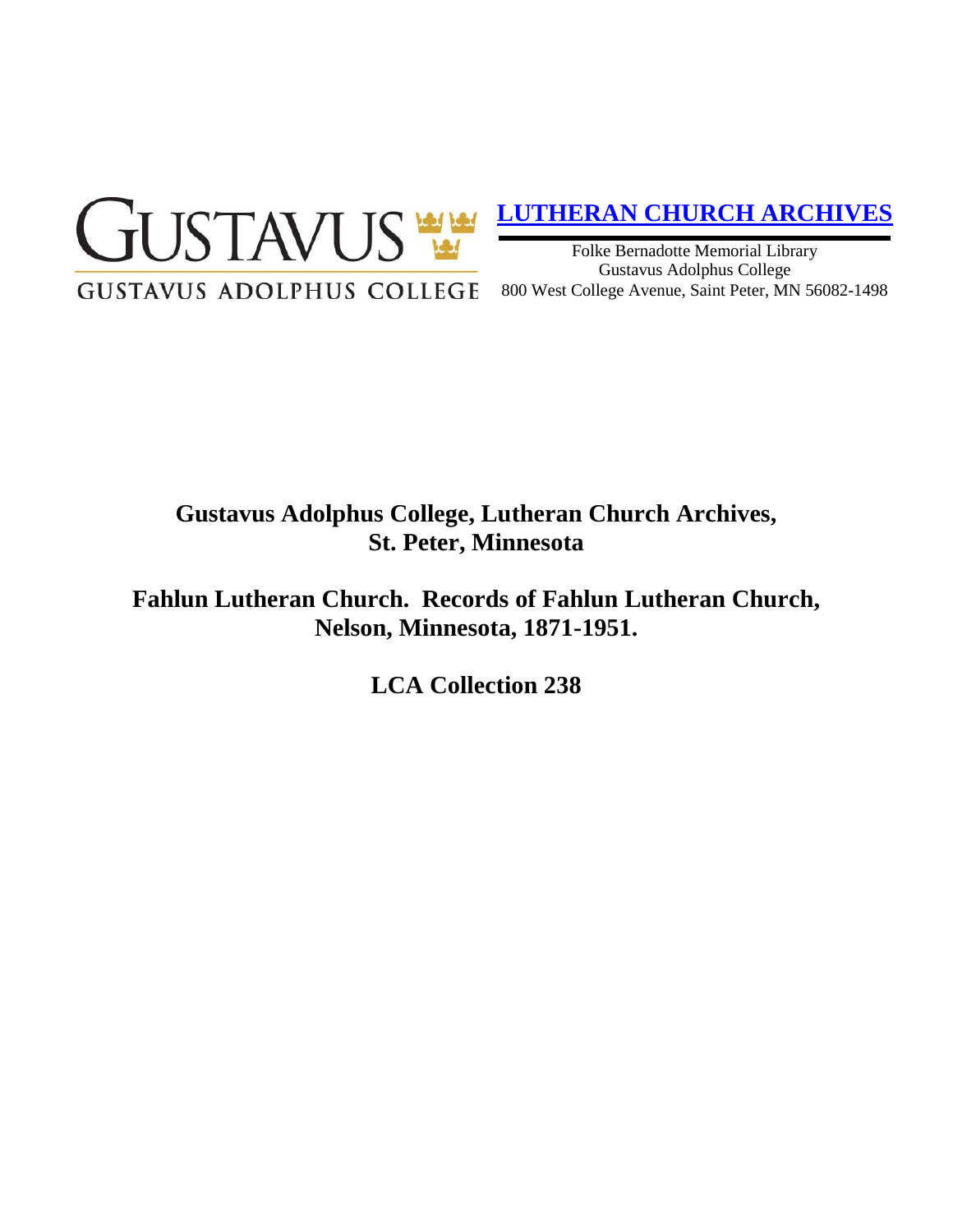## **Fahlun Lutheran Church. Records of Fahlun Lutheran Church, Nelson, Minnesota, 1871- 1951. LCA Collection 238. 2 Hollinger boxes.**

## **ABSTRACT:**

The Fahlun Lutheran Church collection contains minutes, Sunday school and confirmation records, financial materials, certificates and deeds, minutes from the Dorcas Society, Ladies Aid, and Women's Missionary Society, and materials from the Youth Association. Fahlun Lutheran Church was located in Nelson, Minnesota. The majority of the materials are in Swedish.

#### **RESTRICTIONS:**

There are no restrictions on the use of this collection for research purposes. The researcher assumes full responsibility for observing all copyright, property, and libel laws as they apply.

Researchers must use collection in accordance with the policies of the Lutheran Church Archives, the Folke Bernadotte Memorial Library, and Gustavus Adolphus College.

## **COLLECTION CITATION:**

Fahlun Lutheran Church. Records of Fahlun Lutheran Church, Nelson, Minnesota, 1871- 1951. LCA Collection 238. Gustavus Adolphus College, Lutheran Church Archives, St. Peter, Minnesota.

## **PROCESSED BY:**

Adrianna Darden processed this collection and developed the finding aid during August 2014.

## **RELATED COLLECTIONS IN THE ARCHIVES:**

Compilation Collections of Church Congregations in the Minnesota Synod, Red River Valley Synod, and Northwest Synod, 1842-2008. LCA Collection 16.

Reel S-233. Augustana Synod, Red River Valley Conference Congregations. Microfilm Reels of Red River Valley Conference Congregations, Augustana Synod, Various Dates. LCA Collection 165.

#### **SUBJECT HEADINGS:**

Fahlun Lutheran Church (Douglas County, Minnesota). Protestant Churches -- Minnesota -- Douglas County. Swedish Americans -- Minnesota -- Nelson. Protestant Churches -- United States. Church records and registers -- Minnesota -- Nelson.